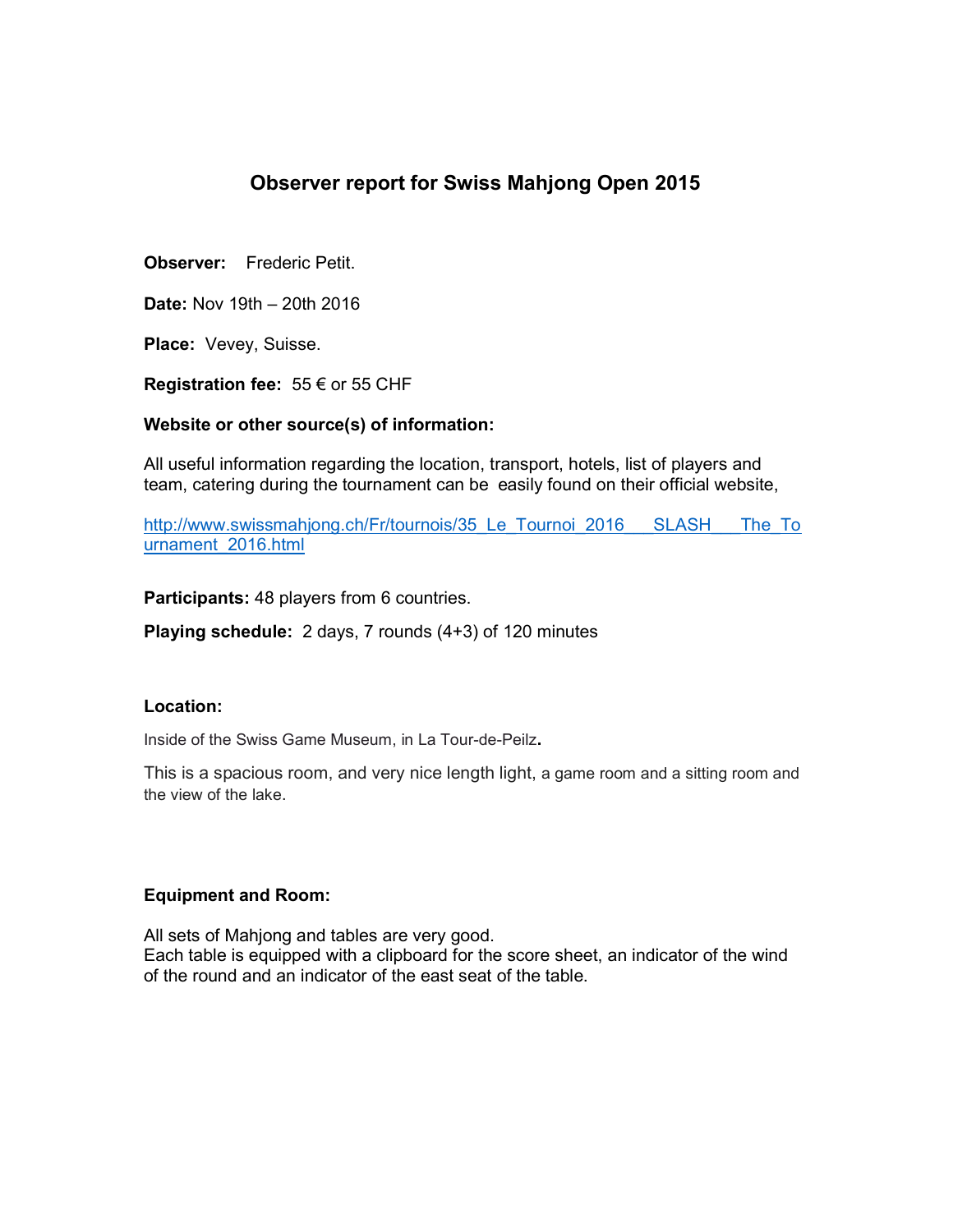

# **Refereeing:**

One non playing referees from Swiss. Referee is Luc Humbert.

# **Complaints:** None.

# **Information / communication during the tournament:**

Visible clock projected from a computer on a screen. One gong clearly informs players of the start and the end of sessions. Ranking up to date between each session beamed on the wall.

**Sessions:** Excellent playing atmosphere and very high level of game.

**Catering:** small breakfast and break in the same place with coffee and tea. The lunch was good and enough for all the players and serve on the table.

**Prizes:** Prizes for the best 10 players and the Swiss Champion.

# **Conclusion:**

Wonderful tournament. The organization team and referee were good.